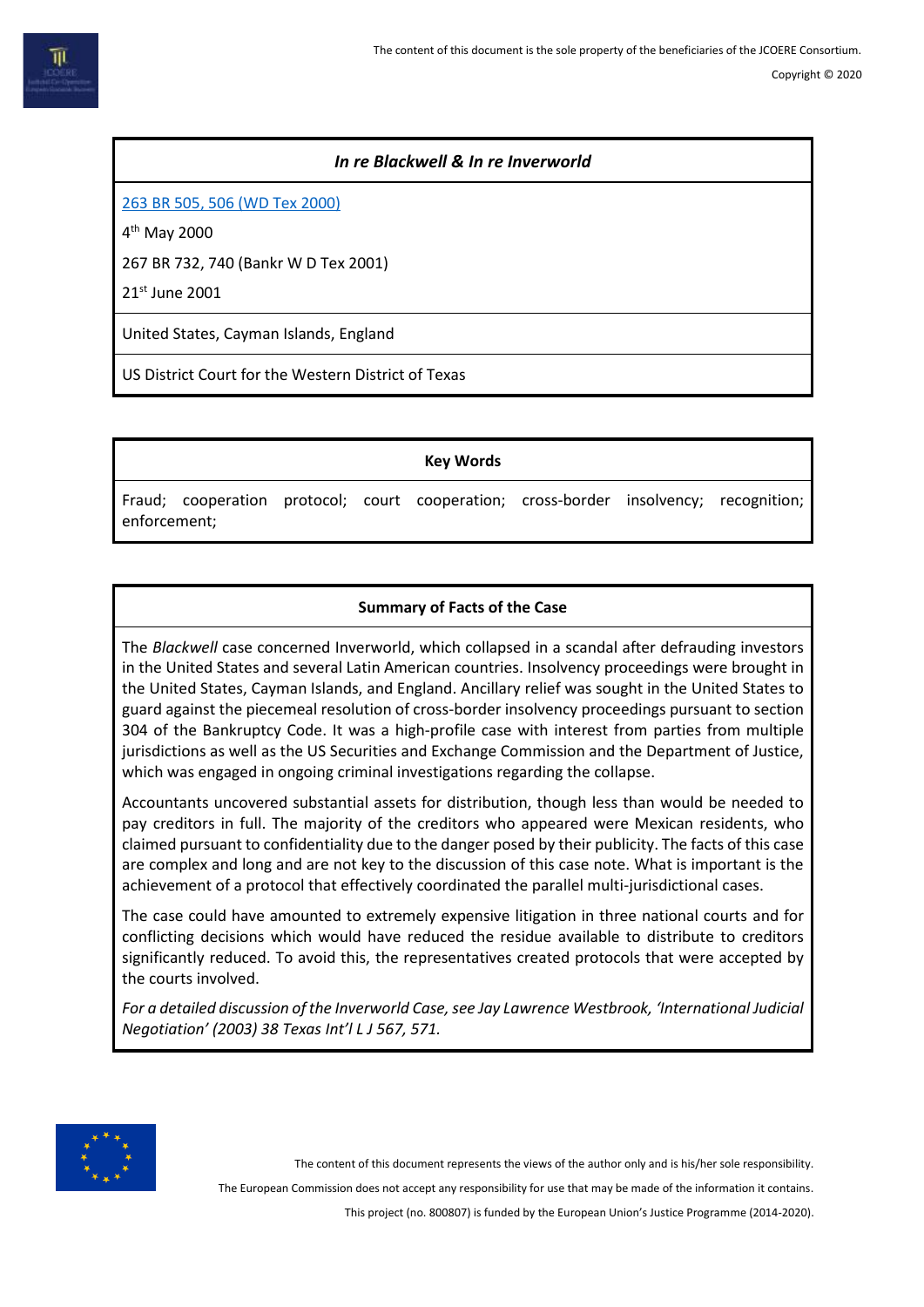



# **Cooperation and/ or Coordination Issue**

In an international multi-jurisdictional case of this nature with multiple parallel proceedings, coordination can be a challenge. The protocol devised effectively coordinated proceedings that led to the dismissal of a proceeding in one jurisdiction (United Kingdom) in favour of a proceeding in another jurisdiction (United States). The protocol also effectively coordinate the distribution of proceeds, the recognition and enforcement of the various judgments, and an overall reduction in costs to the benefit of all creditors.

#### **Resolution**

A protocol was agreed that led to the dismissal of the English insolvency proceedings if certain conditions to protect claimants were met between the other two courts. The US Court was tasked with resolving the outstanding legal and factual issues, while the Cayman court oversaw the creation and operation of the mechanism formulated to distribute the claimants' proceeds, with full recognition and enforceability agreed between the courts. It is generally considered that this led to a successful worldwide settlement at a much lower cost that would have occurred if the three courts struggled for power over the case. The key factor that is attributable to the success of this case and its protocol is the substantial amount of communication aimed at resolving the global case. The judges involved:

…actively encouraged the professionals to engage in cross-border negotiations with an emphasis on non-litigious solutions despite plausible conflicting claims for several groups of claimants under each of the seven arguably applicable laws...Judicial activism combined with a first-rate performance by the professionals produced spectacularly fast, fair, and efficient results (Westbrook 2018).

*See Jay L Westbrook. 'Global Insolvency Proceedings for a Global Market: The Universalist System and the Choice of A Central Court' (2018) 96 Tex L Rev 1473, 1493.*

#### **Applicability to Preventive Restructuring**

The Preventive Restructuring Directive requires the implementation of a preventive restructuring framework in every Member State, but it has left much of the scope of the provisions within the power of Member State legislators by providing numerous choices and derogations that may well lead to a variety of procedures, rather than a fully harmonised ideal. Given the growth of large corporate groups, and the increasing popularity of rescue over liquidation, it is not outside of the realm of possibility that a complex multi-jurisdictional case along the lines of Inverworld and Blackwell could arise within the EU.

Issues such as deferring to another jurisdiction which has taken the preliminary proceedings; coordinating tasks among different secondary proceedings depending on the activities of the company in individual jurisdictions; ensuring cross-border recognition and enforceability of the findings of the primary proceedings; and protecting certain domestic interests are elements that could arise in a cross-border preventive restructuring. An overly complex case may also require the agreement of a bespoke protocol along the lines of what was achieved in Blackwell/Inverworld as existing rules and guidelines may not provide all of the answers.